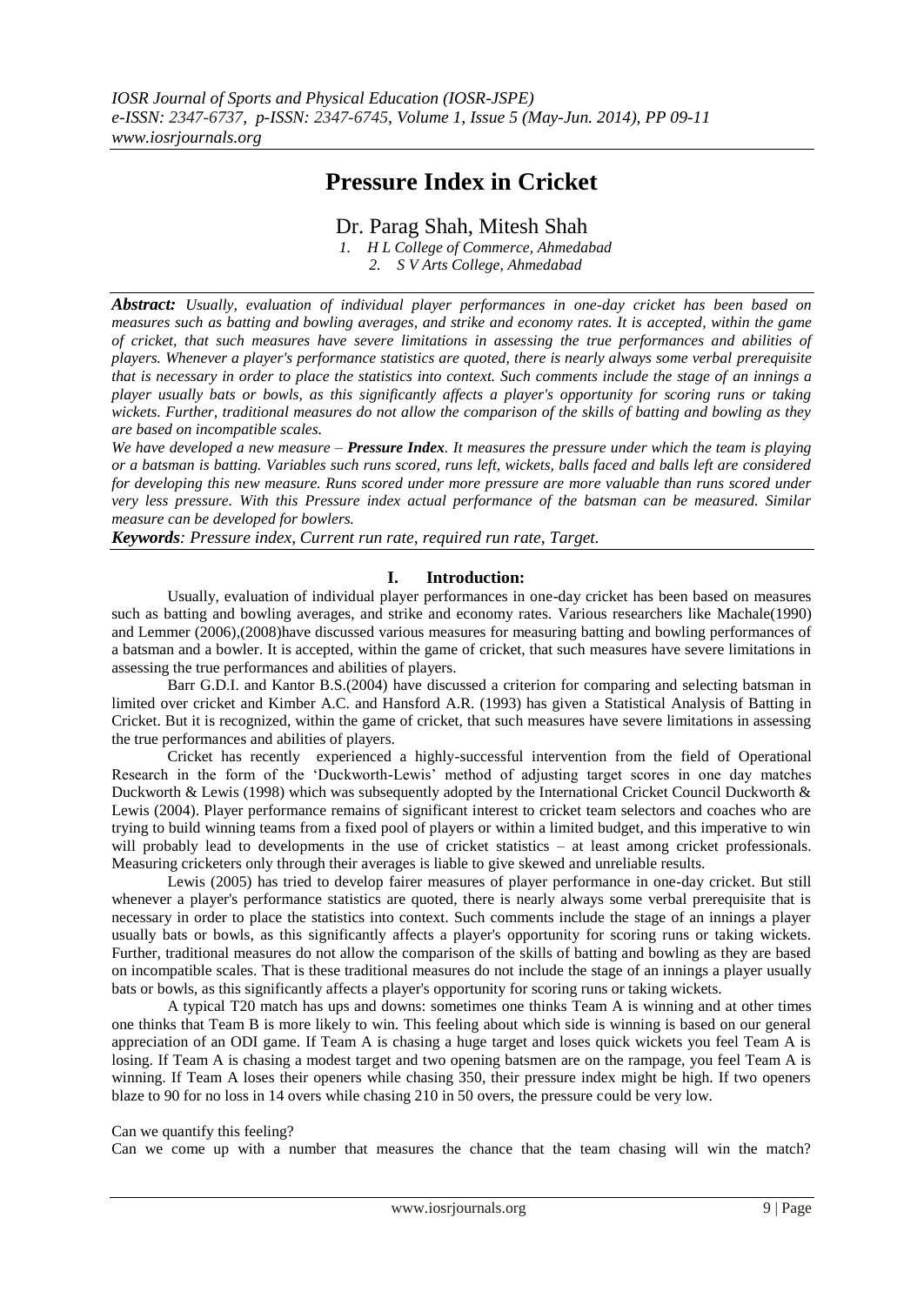We have developed a new measure – **Pressure Index**. It measures the pressure under which the team is playing or a batsman is batting. Variables such runs scored, runs left, wickets, balls faced and balls left are considered for developing this new measure. Runs scored under more pressure are more valuable than runs scored under very less pressure. With this Pressure index actual performance of the batsman can be measured. Similar measure can be developed for bowlers.

## **II. Methodology**

In this paper we have defined the pressure index "experienced" by a team chasing a target in anT20 match. If the match was evenly placed, the chasing team's pressure index would be exactly 100. This index number fluctuate around 100, ranging from 0 to some high value above 100. number fluctuate around 100, ranging from 0 to some high value above 100. The logic was to look at the ratio of the required run rate and the current rate. Fall of wicket and the stage at which wicket falls should be considered in the index. which wicket falls should be considered in the index. That was the approximate idea: keep tracking the pressure index ball after ball! It was a great way to know at a glance which team was ahead, and by how much. The ball-by-ball pressure index could also be plotted graphically to produce a "pressure graph". This pressure graph provides a brilliant instantaneous assessment of how the ODI match went.

Using the historical data of last 150 T20 matches from website *Cricinfo,* we obtained the wicket weightage for our Pressure Index. From ball by ball data of a particular match we calculate current required run rate, initial required rate, balls faced, balls left, target, runs scored and from it Pressure Index is calculated ball by ball.

The formula for calculating Pressure Index (PI) is given below:

#### **PI = Req. rate/Initial RR\*100 + ((Wk. Wt./180)\*Target)\*((Total balls – balls faced)/Total balls)\* ((target – Runs scored)/Target)**

## **III. Results**

To explain how pressure index and its graph is calculated ball by ball, we have considered 2007 T20 world cup final match between India and Pakistan. India batting first, scored 157 runs in 20 overs with batting average of 7.85 per over. Pakistan needed 158 runs to win in 20 overs. In other words Pakistan needed 1.32 runs per ball.

Table1 below shows ball by ball Pressure Index calculation for 18 balls and similar for rest of the balls can be calculated. We reproduce below the ball by ball pressure graph of Pakistan in this match.

| <b>Balls</b>   | <b>Runs</b>          | <b>Wicket</b>  | <b>Total Runs</b> | <b>Current rate</b> | Req. rate | Req. rate / initial RR *100 | <b>Additional term</b> | PI        |
|----------------|----------------------|----------------|-------------------|---------------------|-----------|-----------------------------|------------------------|-----------|
|                |                      | $\Omega$       |                   | 1.00                | 1.32      | 100.20                      | 0.00                   | 100.20    |
| $\overline{2}$ | $\mathbf{0}$         | $\Omega$       |                   | 0.50                | 1.33      | 101.05                      | 0.00                   | 101.05    |
| 3              | 1                    | $\Omega$       | $\overline{2}$    | 0.67                | 1.33      | 101.27                      | 0.00                   | 101.27    |
| 4              | $\Omega$             | $\Omega$       | $\overline{c}$    | 0.50                | 1.34      | 102.14                      | 0.00                   | 102.14    |
| 5              | $\theta$             | $\mathbf{1}$   | $\overline{2}$    | 0.40                | 1.36      | 103.03                      | 29.07                  | 132.10    |
| 6              | $\overline{2}$       | $\theta$       | 4                 | 0.67                | 1.35      | 102.60                      | 27.07                  | 129.67    |
| 7              | $\overline{4}$       | $\Omega$       | 8                 | 1.14                | 1.33      | 100.82                      | 23.07                  | 123.89    |
| 8              | 6                    | $\Omega$       | 14                | 1.75                | 1.29      | 97.65                       | 17.07                  | 114.72    |
| 9              | 6                    | $\mathbf{0}$   | 20                | 2.22                | 1.24      | 94.42                       | 11.07                  | 105.49    |
| 10             | $\Omega$             | $\Omega$       | 20                | 2.00                | 1.25      | 95.28                       | 11.07                  | 106.35    |
| 11             | $\overline{4}$       | $\Omega$       | 24                | 2.18                | 1.23      | 93.37                       | 7.07                   | 100.44    |
| 12             | $\mathbf{1}$         | $\theta$       | 25                | 2.08                | 1.23      | 93.53                       | 6.07                   | 99.60     |
| 13             | 1                    | $\theta$       | 26                | 2.00                | 1.23      | 93.69                       | 5.07                   | 98.76     |
| 14             | $\Omega$             | $\theta$       | 26                | 1.86                | 1.25      | 94.58                       | 5.07                   | 99.65     |
| 15             | $\Omega$             |                | 26                | 1.73                | 1.26      | 95.48                       | 27.53                  | 123.01    |
| 16             | $\Omega$             | $\Omega$       | 26                | 1.63                | 1.27      | 96.40                       | 27.53                  | 123.93    |
| 17             |                      | $\Omega$       | 27                | 1.59                | 1.27      | 96.60                       | 26.53                  | 123.13    |
| 18             | $\overline{4}$       | $\Omega$       | 31                | 1.72                | 1.25      | 94.56                       | 22.53                  | 117.09    |
|                | $\cdot$              | $\blacksquare$ | $\cdot$           | $\cdot$             |           |                             |                        |           |
|                | $\cdot$              | $\cdot$        | $\bullet$         | $\cdot$             |           |                             | $\blacksquare$         | $\bullet$ |
|                | $\ddot{\phantom{0}}$ | $\cdot$        | $\cdot$           | $\cdot$             | $\cdot$   | $\cdot$                     | $\cdot$                | $\cdot$   |

## **Table 1: Ball by Ball Pressure Index for Pakistan**

\*Additional Term here represents the calculation of remaining part of the formula.